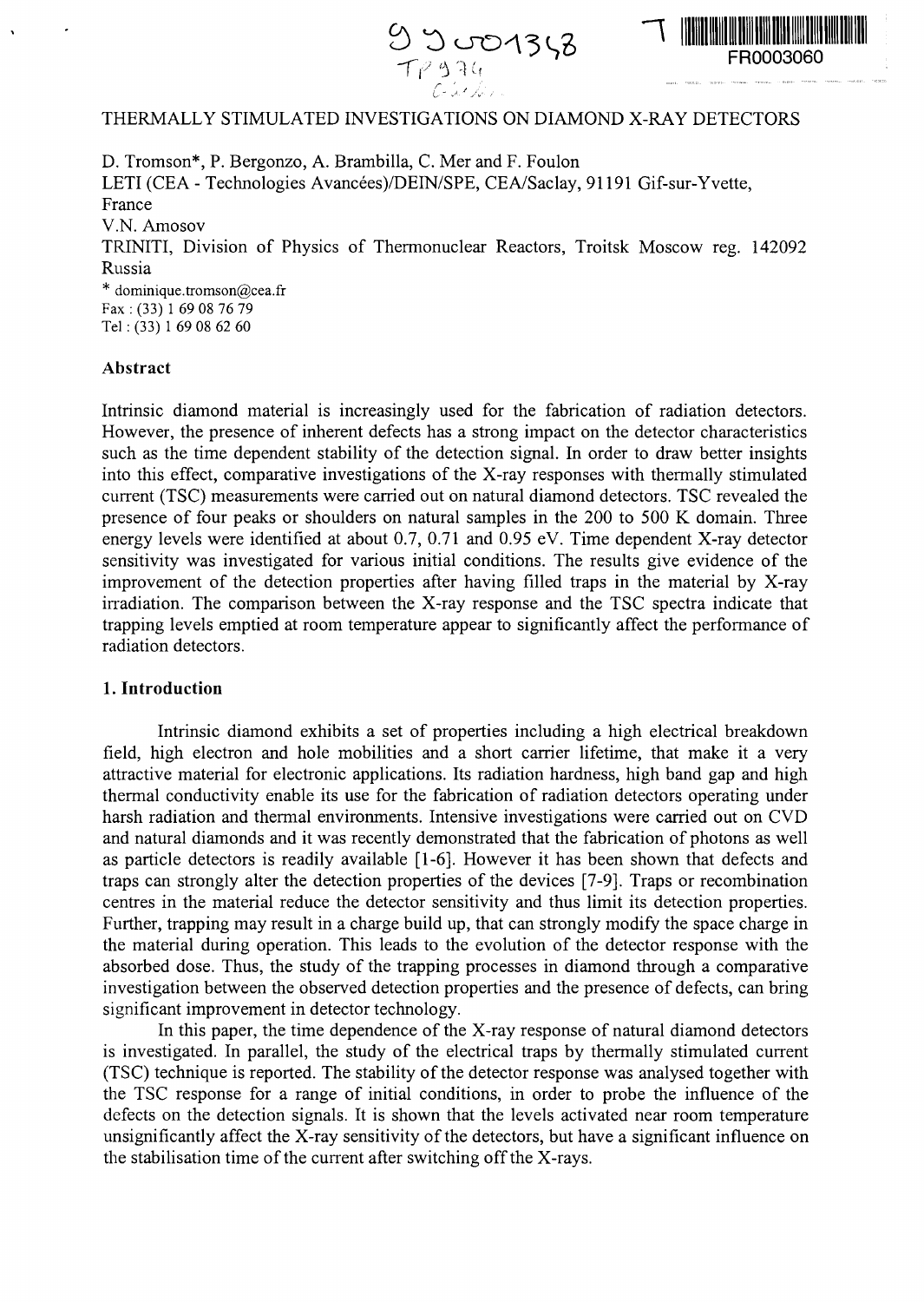### **2. Experimental procedure**

The study was conducted on various monocrystalline Il-a type natural diamonds. It could be summarized by the analysis of two samples :  $SA1$  (thickness 280  $\mu$ m) and A03 (thickness 305  $\mu$ m). SA1 is an unselected commercially available cristal, and A03 is a high quality Il-a type diamond, supplied by the TRINITI institute after a drastic selection according to its electronic properties. The high resistivity of diamond samples allows the elaboration of detection devices where diamond is used as a solid ionisation chamber. Detectors with evaporated gold contacts (area  $\cdot$  9 mm<sup>2</sup> thickness :  $\approx$  50 nm) on both sides of the samples are fabricated.

The devices were placed on a heating-cooling stage in a vacuum chamber. The temperature was varied in the range 100-550 K using a PID controller. A mica platelet ensured the electrical isolation between the device and the heating-cooling stage. Detector operation was performed by applying a voltage across the thickness of the sample. It was irradiated with X-ray photons produced by Bremsstrahlung effect in a X-ray tube through a semi-transparent MgF<sub>2</sub> 2 mm thick window. The X-ray energy distribution is spread from 10 to 45 keV with a maximum centred at about 30 keV.

The time dependence of the X-ray response was studied. X-ray photon interaction within the material creates free carriers in the whole volume of the detector. These carriers drift in the electrical field applied on the device, the resulting signal is a photogenerated current that was measured using a Keitley 6517A electrometer.

TSC measurement procedure was performed on discharged diamond samples after an initial heating step at 550 K. Traps were then filled at low temperature by X-ray irradiation. After the X-ray tube was switch off, a linear rise of the sample temperature induced thermal detrapping. This led to the measurement of a temperature-dependent current, basis of the thermally stimulated investigations.

### 3. **Determination of the trap activation energies using TSC measurements**

Figure 1 shows the TSC spectra recorded at an heating rate of 0.2 and 0.5 K.s<sup>-1</sup> on both SA1 and A03 after 10 min of X-ray irradiation when biased under an lkV/cm applied field. On sample A03, two main well resolved peaks are observed in the 235-550 K range, namely PE1 and PE2 that are centered at about 257 K and 326 K respectively, as well as a shoulder PE3 at about 360 K. The positions of the peaks are given for a  $0.2$  K.s<sup>-1</sup> heating rate. The presence of PE1 is clearly identified and is assumed to be caused by annealing treatments performed on this sample as reported from earlier works [10-11]. The PE2 peak has also been reported in the literature by Bowlt [12] and Gorokhovatsky [13] and has been associated to a level at 0.68 eV, eventhough no assumption was made concerning its origin. On sample SA1, a main structure is also visible : the PE2 peak exhibits a shoulder (PO2) around 300 K. Further a peak PO3 can be observed at a slightly higher position than PE3 with a more significant amplitude that was observed for PE3 on sample A03. A shoulder in the PE1 region can also be observed in SA1, eventhough it has not been annealed.

In order to determine the energy levels of the trapping centres, several methods can be used from the analysis of the TSC spectra [14]. The initial rise method [15] assumes that the TSC current is proportional to  $exp(-E/kT)$  when the traps begin to be emptied. The energy  $E_t$ of traps can be calculated from the slope of the straight line on an Arrhenius plot. This method is independent of the kinetics involved in the process but is applicable only up to 5% of the maximum intensity of the peaks, which prevents its use in the present study because of the extremely low peak intensities. Using the various heating rate method, the energy of trapping levels can be determined using two different heating rates  $\beta_1$  and  $\beta_2$ . The corresponding maximum temperatures of the TSC spectra  $T_{m_1}$  and  $T_{m_2}$  are then determined from the TSC spectra and the activation energy is then given by :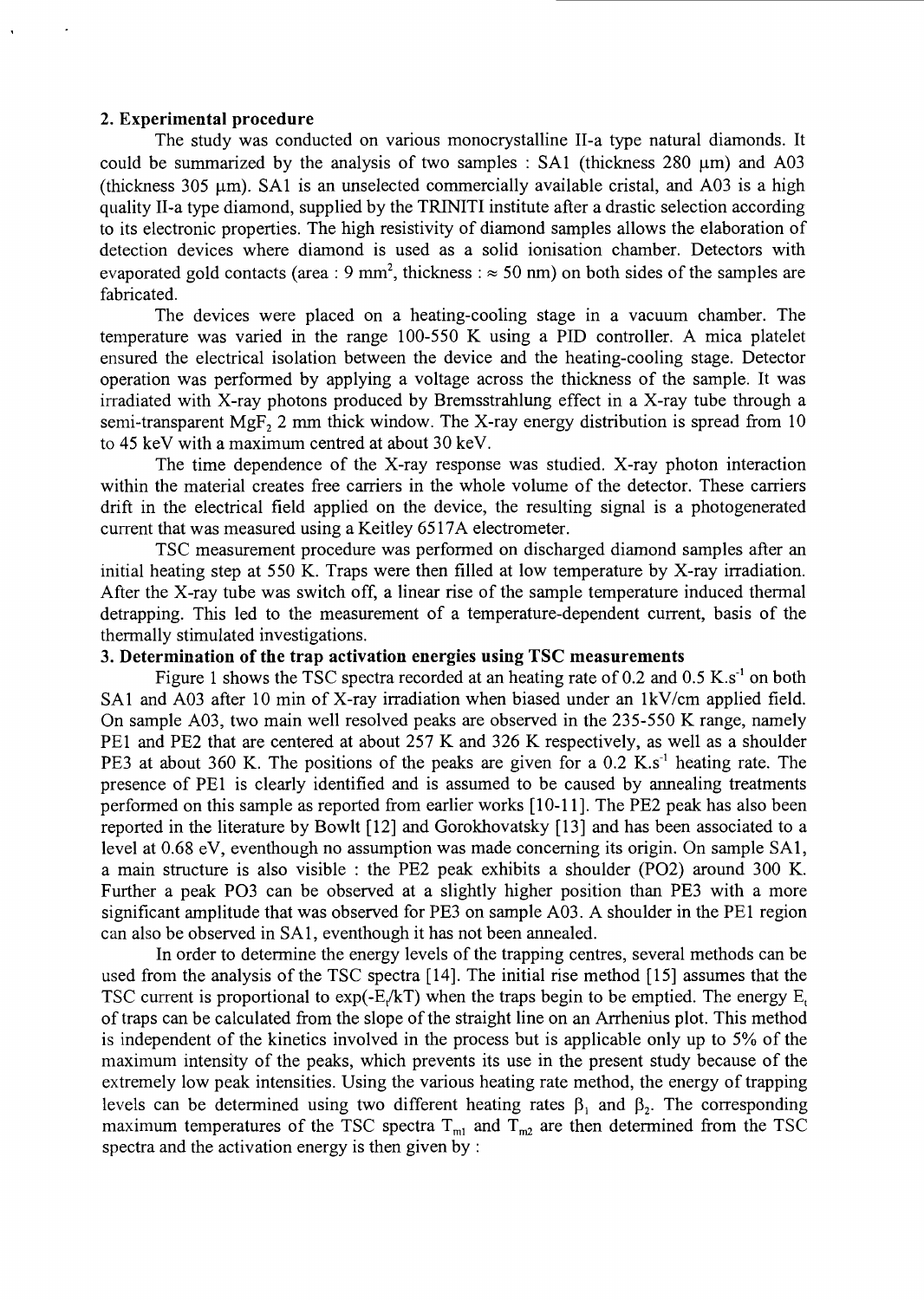$$
E = \left(\frac{kT_{m1}T_{m2}}{T_{m1} - T_{m2}}\right) Ln \left(\frac{\beta_1 T_{m2}^2}{\beta_2 T_{m1}^2}\right)
$$
 (1)

As shown by Hoogenstraaten [16] the use of several heating rates yields to the activation energy of a level with a good accuracy for the first order kinetics whereas very good approximation is obtained for the general order kinetics. This method gives accurate results when the TSC peaks are well resolved. If peaks are overlapping, the measured value of the maximum temperature  $T_m$  can be substantially influenced by the neighbouring peaks resulting in misleading energy values. In this case, a computerised deconvolution method can be used, namely the MINUIT code developed at CERN [17] that was applied in this study for the deconvolution of well resolved peaks following a first or a general order kinetics. The results of the fits are shown on figure 2 for sample A03. Table 1 gives the resulting activation energy of traps using the heating rate methods and the numerical analysis. On sample A03 both methods were well adapted because of the good resolution on PE1 and PE2. However, since the various heating rate method depends on the visual appreciation of the peak position, significant differences in the value of the calculated energy levels may result. On sample SA1, because of the bad resolution of the peaks, the deconvolution analysis and heating rate method were not so well adapted to the determination of the energy level : the calculation was restricted to PE3, eventhough the presence of the shoulder in the low region of this peaks may induce an error on the calculated value.

#### **4. Response under X-ray flux**

Figure 3 shows the X-ray responses of both samples as a function of time at room temperature. The response of the detectors were recorded at a dose rate of about 8 Gy/h under an applied field of 1 kV/cm. After approximately two minutes of irradiation, sample A03 exhibits a stable current response with respect to the duration of the experiment. On the opposite, a significant evolution of the recorded signal is observed on sample SA1, since the photogenerated current has not reached a stable value after 30 mn. The current levels observed in SA1 also remain below those observed in A03. This evolution is highly detrimental for the fabrication of radiation detection devices. Losses in the signal recorded may be caused by the interaction of the generated carriers with traps and recombination centres. If part of the carriers, created by the X-ray irradiation, are trapped in the bulk, the amount of the induced charge at the detector output remains lower than the generated charge, and the collection efficiency (i.e the ratio of the induced charge by the generated charge) of the detector is reduced. If we assume that the sample has reached a stable state, the lower current levels observed could be caused by the loss of part of the generated carriers. Further, the evolution of the detection signal with time could be explained by the progressive evolution of the trap filling mechanism. Also, the presence of charge trapping may induce a modification of the space charge in the material with the duration of the experiment which could result in the evolution of the effective applied field on the material and therefore modify the detector response. When the traps are filled in a new equilibrium state, the collection efficiency remains stable. Similar effects reported as priming or pumping effects and caused by the passivation of traps are known to improve the value of the collection efficiency [18].

Looking at the kinetics of the X-ray response, figure 3 also shows that the shape of the X-ray response exhibits varying inflexion during the irradiation time. Under the assumption that the trap filling procedure is responsible for the evolution of the X-ray sensitivity, this could be explained by the presence of traps which are more active at room temperature on sample SA1 than on sample A03. The trap filling procedure concerns all levels released above room temperature, and therefore those reported on the TSC spectra, but also other deeper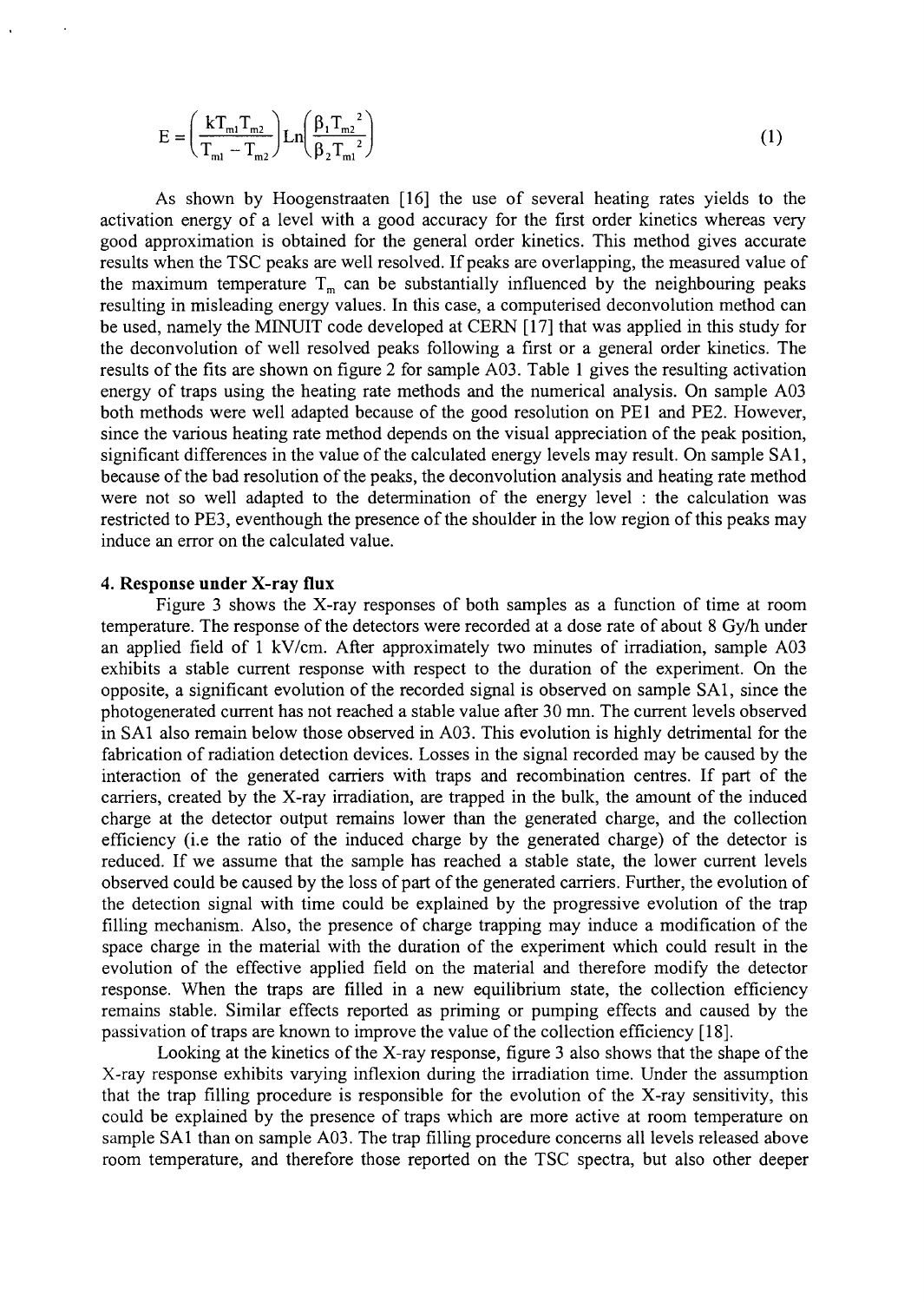levels activated at higher temperatures. The stable state is reached when the traps are in a new equilibrium, and when this charged state remains at the operation temperature of the experiment.

Figure 4 shows the responses of SAl : (i) under successive X-ray irradiations at room temperature, the X-ray tube being switch off for a short period of time, and (ii) under X-ray irrradiations after the sample was left in the dark for 17 hours. It shows that the stable state of the sample reflects the progressive filling of deep traps. Indeed, after having left the sample biased in the dark for a long period of time , the X-ray response measured after a new irradiation reaches the same current level, thus confirming that the levels emptied at or below room temperature are of little influence on the X-ray sensitivity. Nevertheless, a little overshoot is visible after a long waiting time in the dark at room temperature. This could be correlated with the behaviour of the dark current after switching off the X-rays. The slow decrease of the dark current is responsible of a change in the charged state of the sample which could modify the X-ray response of the sample.

## **5. Comparative study of the X-ray responses with the TSC spectra**

In order to study the correlation between the presence of traps and the X-ray responses of the detectors, the X-ray responses and TSC spectra were successively recorded for various durations of the trap filling step (X-ray irradiation) and detrapping step (sample left in the dark after X-ray irradiation and before the TSC measurement). Between each measurement, the samples were annealed at 550 K to return to the initial detrapped state.

The insert in figure 5 shows the X-ray response of the A03 detector during the trap filling steps under X-ray irradiation for 10 s, 1 mn and 5 mn. It appears that the stabilisation time on A03 is very short thus indicating that the first slope in the deviation phenomenon is observed during the first minutes of irradiation. Further, after switching off the X-rays, the turn off time of the diamond is very fast. The corresponding TSC spectra in figure 5 show that the amplitude of the TSC peaks PE2 and PE3 increase with the time of irradiation while the relative amplitudes of these two peaks is maintained. The influence of the duration of the detrapping step on the TSC spectra was also investigated. The TSC spectra recorded 10 s and 10 mn after having stopped the X-ray irradiation showed no variation in the relative amplitudes of the PE2 and PE3 peaks.

In contrast to A03, the response of SAl to X-rays revealed a long stabilisation time and a slow turn off time of several minutes, as shown in the insert in figure 6 (a) for 10 and 55 mn irradiations. The TSC spectra recorded after the sample was kept at 300 K for a fixed time of 6 mn are given in figure 6. It is clearly visible that the relative amplitudes of the PE2 and PO3 peaks remain constant for the differing durations of irradiation. This shows that the trap filling procedure related to both peaks is proportional to the X-ray exposure time in a similar way to what was observed for the A03 sample. The PO2 shoulder, which was observed on SAl (see figure 1 (b)) around 300 K, is not seen in the TSC spectra in figure 6 (a). Indeed, these latter spectra were recorded from a starting temperature of 300 K, i.e when the detrapping associated to the PO2 shoulder has already taken place.

Figure 6 (b) shows the TSC spectra recorded after successive trap filling steps of 10 mn (from initial detrapped state) followed by detrapping steps with various durations : 2, 6 and 15 mn. The spectra show significant differences in the relative amplitudes of the PE2 and PO3 peaks. The amplitude of the PE2 peak decreases whereas the amplitude of the PO3 peak remains constant. Further, the position of the PE2 peak in figure 6 (b) shifts to higher temperatures when the detrapping time is increased. This could indicate that the PE2 peak observed on sample SAl would be the convolution of several peaks with those centred at the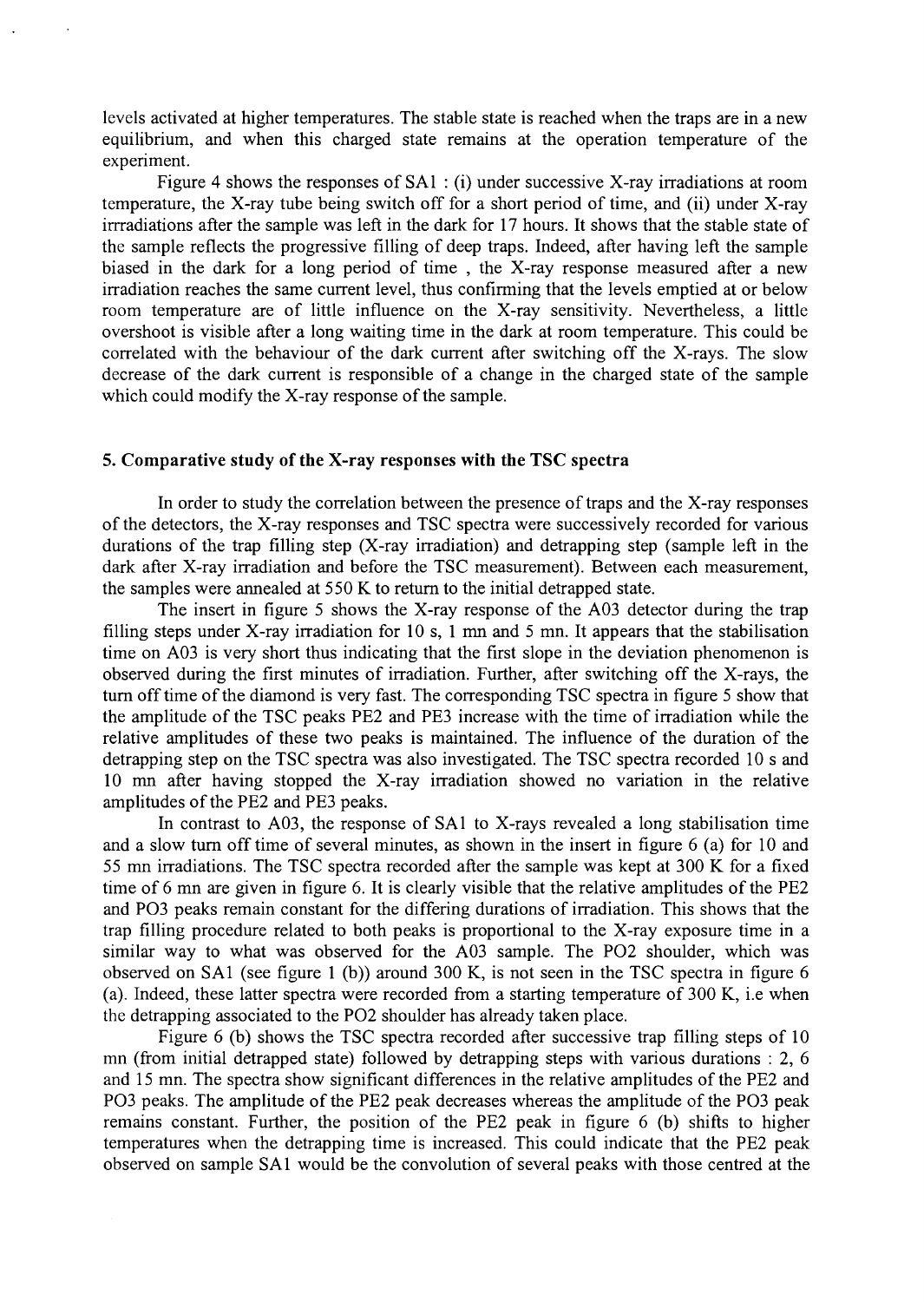lowest temperatures decreasing in intensity during the detrapping step at room temperature. The discharge of the low temperature part  $\sim 300$  K) of the wide PO2-PE2 structure is most probably responsible for the slow turn off time of the SA1 detector. As such, and as seen on Figure 4, this slow decrease of the dark current at room temperature illustrates a phenomenon of the trapped carriers release from a level activated close to this temperature. On the opposite, on sample A03, the turn off time was very short, and the TSC spectra revealed similar relative amplitudes between the PE2 and PE3 peaks. This tends to attribute the slow turn off times to the presence of the PO2 (as well as to the low temperature part of the PE2 level) which was not apparent on A03.

This is further confirmed on Figure 7 which shows the turn off times of SA1 recorded at 300 and 435 K. The turn off times were recorded after the detector had reached comparable trap filling states, i.e. when the detector current under X-ray irradiation reached 6 x  $10^{-11}$  A. At 435 K, the turn off time is very short in comparison with that at 300 K. Thus, no detrapping is observed at 435 K. This confirms that the slow turn off time of SA1 at room temperature is caused by the PO2-PE2 structure while level activated at higher temperatures does not seem to affect the detector turn off time at room temperature [19].

## 6. Summary

Thermally stimulated current measurements were carried out in parallel with a study on the time dependent evolution of the X-ray response of natural diamond detectors. From the TSC spectra, three energy levels were determined at 0.7, 0.71 and 0.95 eV. They correspond to TSC peaks centred at about 257, 326 and 360 K. X-ray responses showed that the time stability of the signal after turn-on and turn-off was strongly sample dependent. The study demonstrated that the X-ray sensitivity is little affected by levels emptied at or below room temperature. In contrast, these levels seem to have a significant influence on the stabilisation time of the current after the X-rays are switched off. In particular, structures identified here as PO2-PE2, and PO3 released around room temperature, appear to be responsible of the slow decay of the signal in randomly purchased Il-a type stones. It is shown that highly selected IIa type diamond, does not exhibit the same TSC characteristics in this region, nor the slow signal decay signature. Since no data is currently available, further characterisation is needed in order to identify the nature of these defects which can be extremely detrimental for the fabrication of radiation detectors.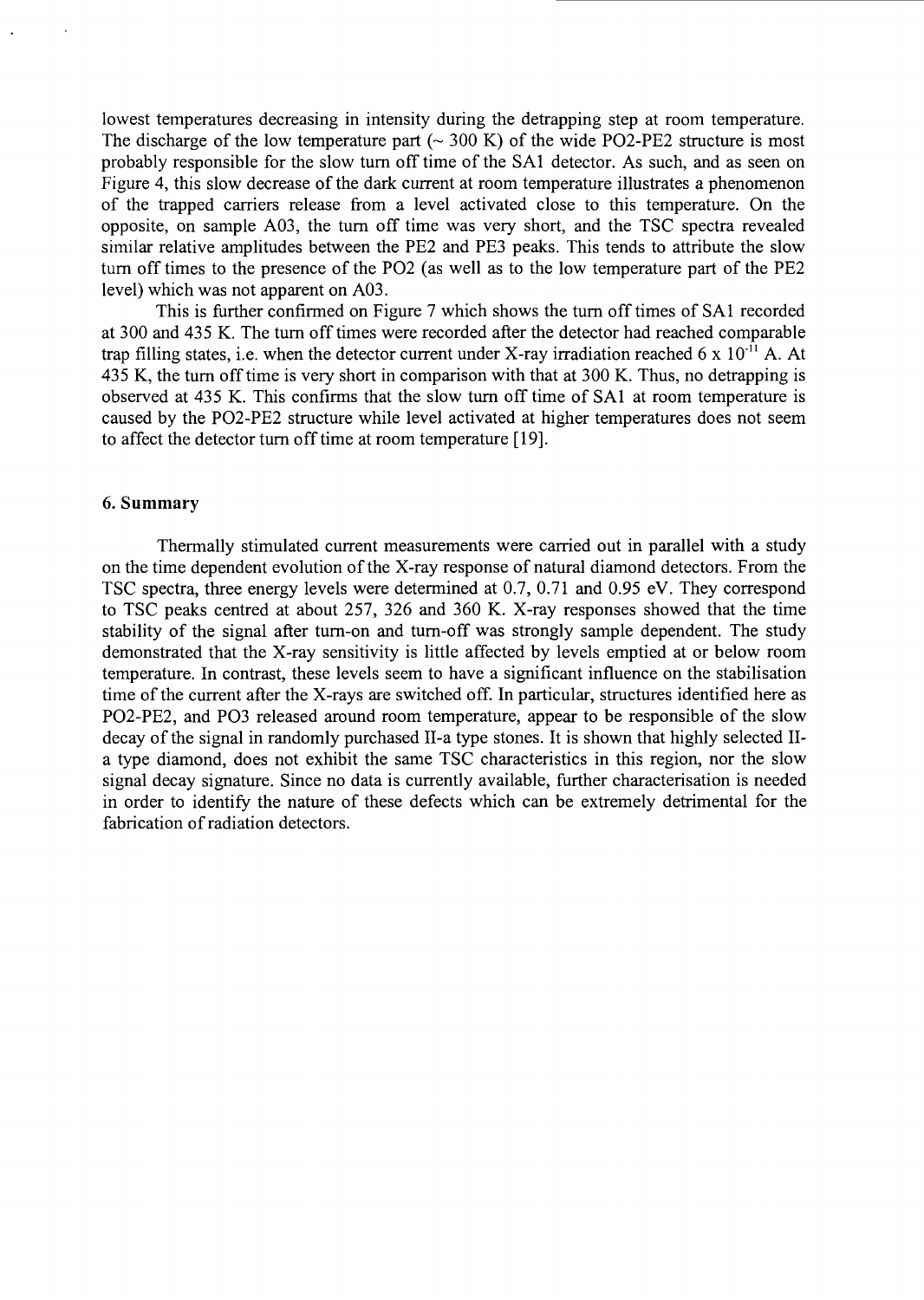#### **References**

[I] P. Bergonzo, F. Foulon, R. D. Marshall, C. Jany, A. Brambilla, R. D McKeag, R. B. Jackman, IEEE Trans. Nucl. Sei. 45, 370 (1998).

[2] F. Foulon, P. Bergonzo, A. Brambilla, C. Jany, B. Guizard, R. D. Marshall, MRS Proc. 487, 591 (1998).

[3] F. Foulon, P. Bergonzo, C. Borel, R. D. Marshall, C. Jany, L. Besombes, A. Brambilla,. J. Appl. Phys. 84, 5531 (1998).

[4] P. Bergonzo, A. Brambilla, D. Tromson, R. D. Marshall, C. Jany, F. Foulon, C. Gauthier, V. A. Sole, J. Goulon, J. Synchrotron Rad. 6, 1 (1999).

[5] C. Manfredotti, P. Polesello, M. Truccato, E. Vittone, A. Lo Giudice, F. Fizzotti, Nucl. Inst. And Meth. A **410,** 96 (1998).

[6] RD 42 Collaboration, Nucl. Inst. And Meth. A **409,** 264 (1998).

[7] E-K. Souw, R. J. Meilunas, Nucl. Inst. And Meth. A **400,** 69 (1997).

[8] T. Pochet, A. Brambilla, P. Bergonzo, F. Foulon, C. Jany, A. Gicquel, Conference Proceedings Vol.52, "Eurodiamond '96", Ed. C. Manfredotti, R. Vittone, p.lll (1996).

[9] S. F. Kozlov, R. Stuck, M. Hage-Ali, P. Siffert, IEEE Trans. Nucl. Sei. 42, 160 (1975).

[10] D. Tromson, P. Bergonzo, A. Brambilla, C. Mer, F. Foulon, Phys. Stat. Sol. (a) **174,** 155 (1999).

[11] O. Gaudin, S. Watson, S. P. Lansley, H. J. Looi, M. D. Whitfield, R. B. Jackman, Diamond Relat. Mater. 8, 886 (1999).

[12] C. Bowlt, J. Phys. D: Appl. Phys. 6, 616 (1973).

[13] Yu. A. Gorokhovatsky, L. V. Grigoriev, V. B. Kvaskhov, A. N. Pitirimov, K. L. Temnikov, Proceedings of the 8th International Symposium on Electrets, 7-9 september 1994.

[14] R. Chen, Y. Kirsh, Analysis of Thermally Stimulated Processes, International Series on the Science of the Solid State, Vol 15 (1981).

[15] G. F. J. Garlick and A. F. Gibson, Proc. Phys. Soc. 60, 574 (1948).

[16] W. Hoogenstraten, Philips Res. Repts. 13, 515 (1958).

[17] F. James, M. Roos "MINUIT. A system for function minimization and analysis of the parameters errors and correlation" CERN Computer Center Program Library D-506, (1997).

[18] T. Behnke, A. Oh, A. Wagner, W. Zeuner, A; Bluhm, C-P. Klages, M. Paul, L. Schäfer, Diamond Relat. Mater. 7 1553 (1998).

[19] P. Gonon, S. Prawer, Y. Boiko, D.N. Jamieson, Diamond Relat. Mater. 6, 860 (1997).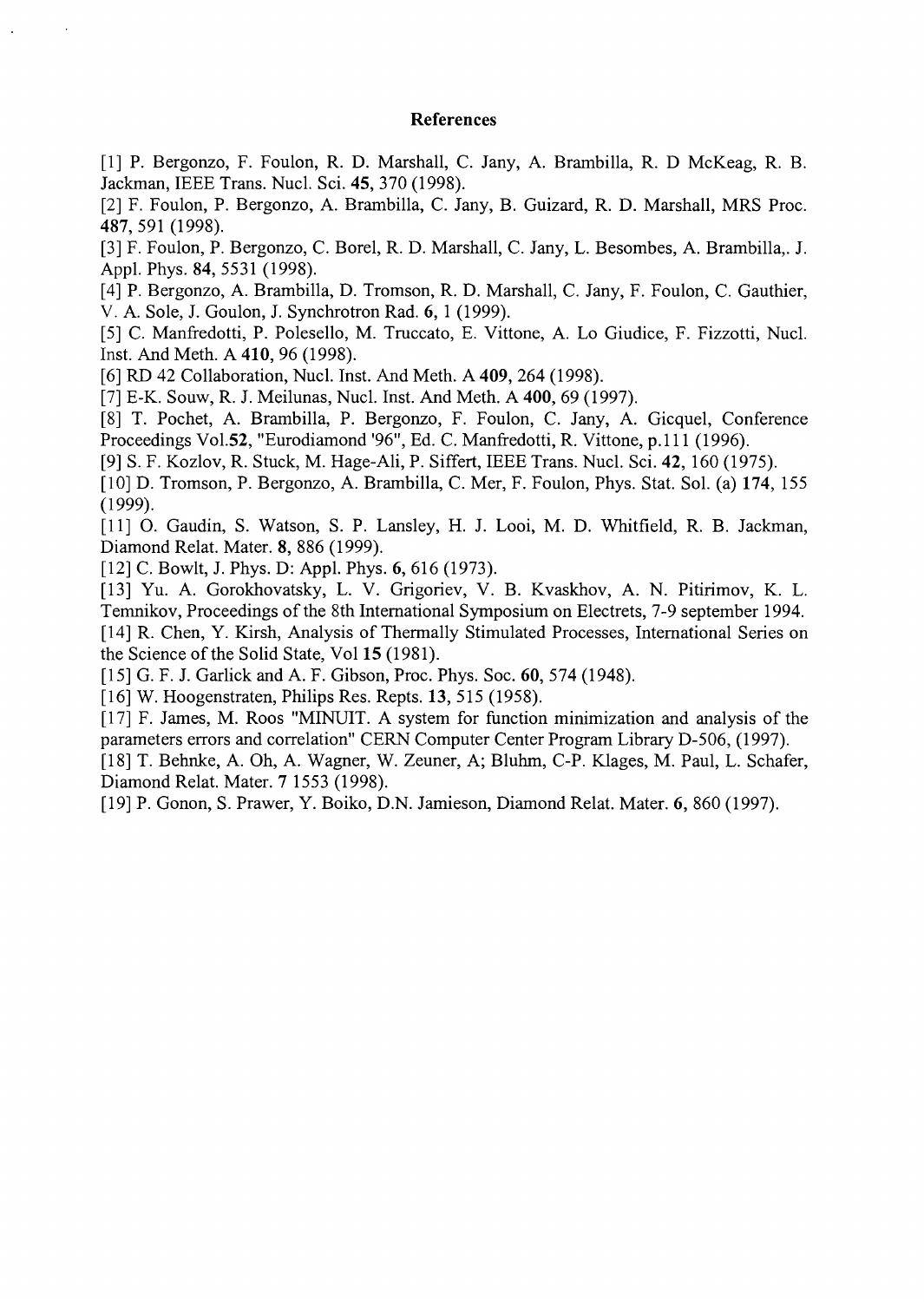## **Figure captions**

Fig. 1. TSC spectra recorded for two heating rates in the 235-550K range on sample A03 (a) and SA1 (b).

Fig. 2. Deconvolution analysis on sample A03. The results give three levels at about 0.7, 0.71 and 0.95 eV for the PE1, PE2 and PE3 respectively.

Fig. 3. Response of A03 and SA1 detectors under X-ray irradiation. On sample SA1 the presence of traps induces an evolution of the signal recorded with the duration of the irradiation.

Fig. 4. X-ray response of sample SA1 after successive irradiations.

Fig. 5. TSC spectra recorded after various durations of irradiation on A03. The insert shows the X ray response of the detector.

Fig. 6. TSC spectra recorded on SA1 for (a) various durations of irradiation, the insert show the corresponding X-ray responses, the sample being kept at room temperature for 6 minutes before measurements, and (b) for the same durations of irradiation, but using different relaxation times between measurements.

Fig. 7. Relaxation currents of sample SA1 at 300K and 435K.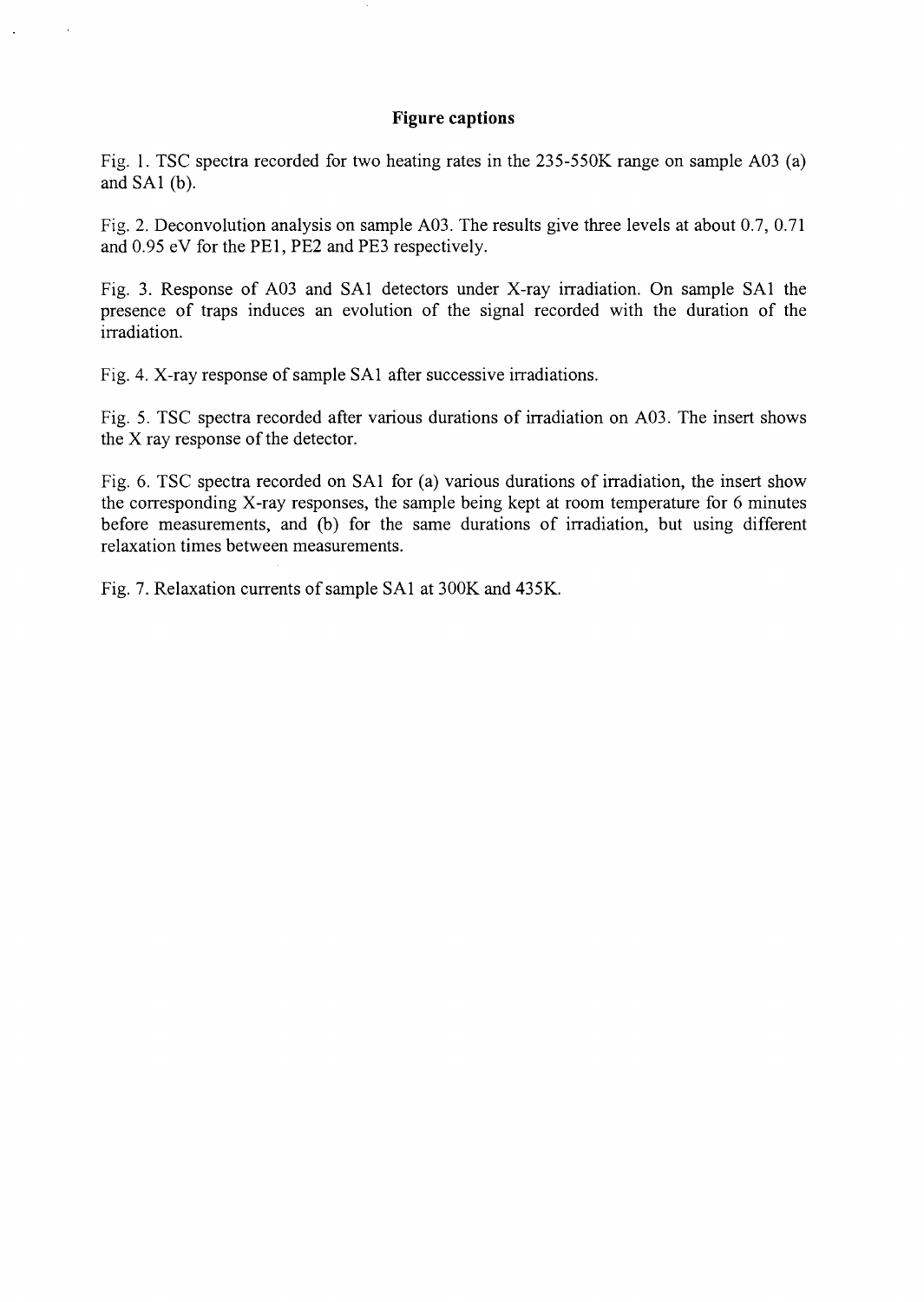Table. 1. Trap activation energies on A03 using both the deconvolution analysis and the heating rate method

 $\Delta \sim 10^{11}$  km

| A <sub>03</sub>                   | `PF ,                 |            | -PE3            |
|-----------------------------------|-----------------------|------------|-----------------|
| Heating rate method               | $10.63$ eV $10.76$ eV |            |                 |
| Deconvolution analysis $(0.7)$ eV |                       | $10.71$ eV | $\vert$ 0.95 eV |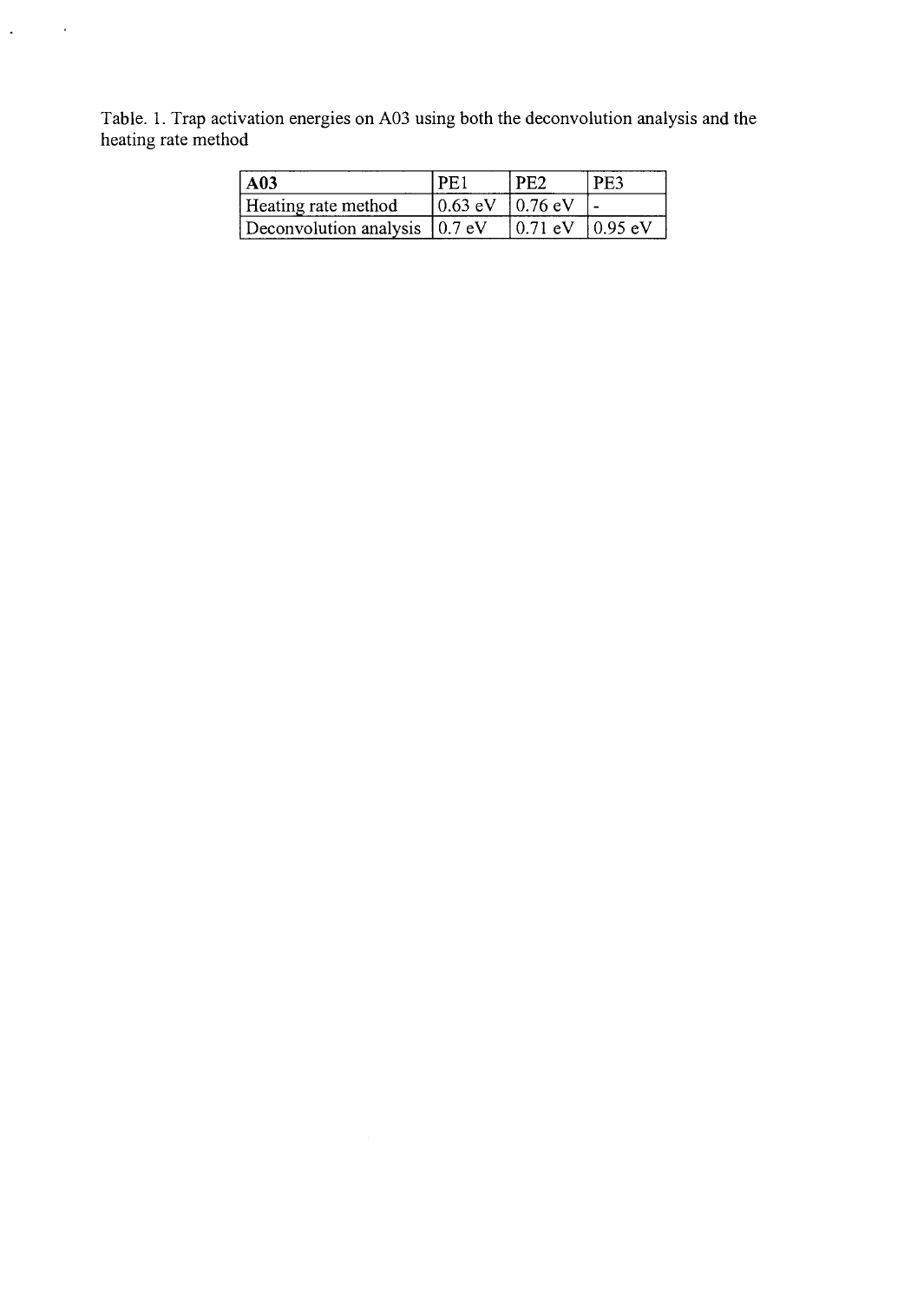

 $\bar{\gamma}$ 

Fig. 1 (a)

 $\bar{z}$ 

 $\ddot{\phantom{1}}$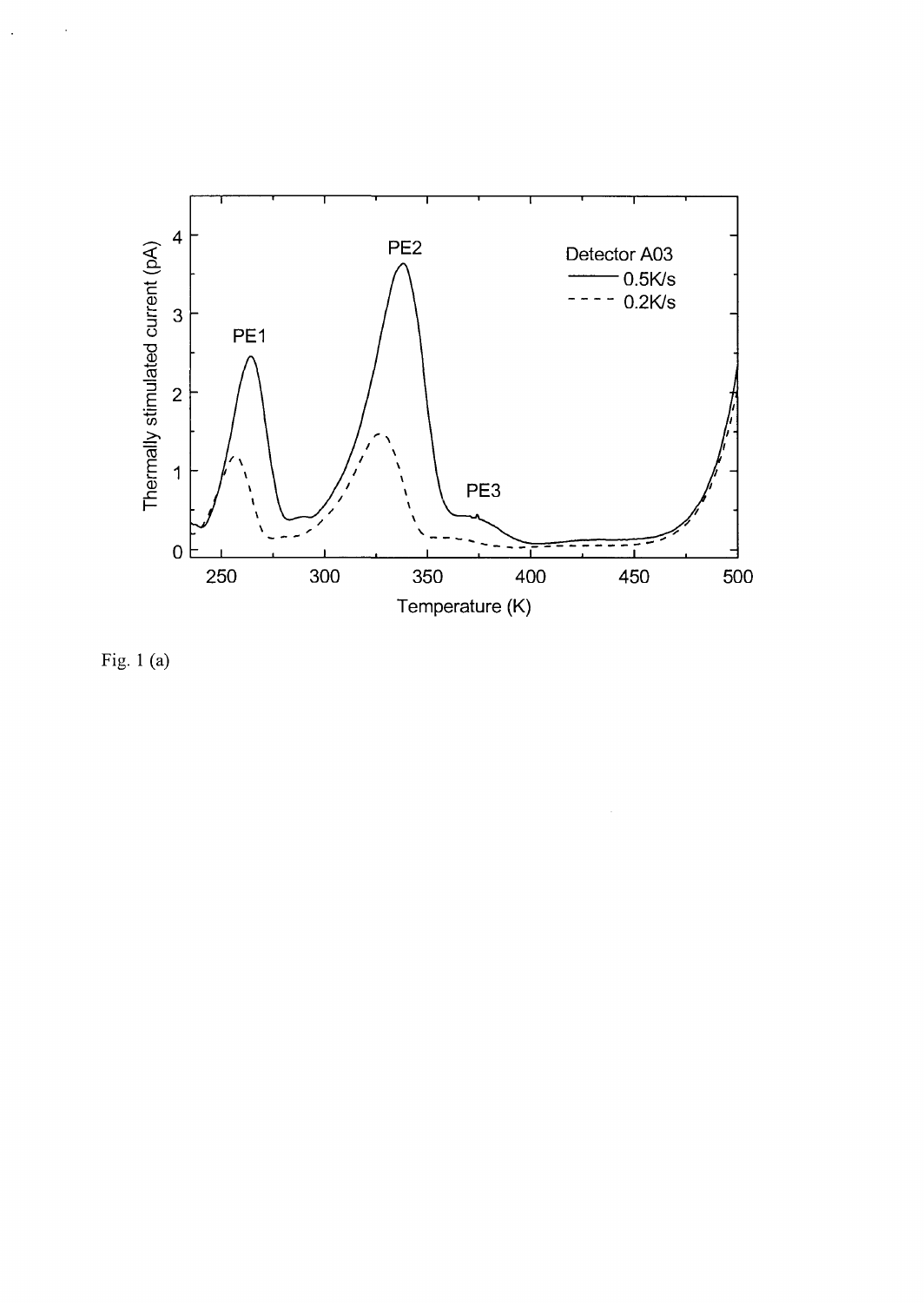

Fig. 1 (b)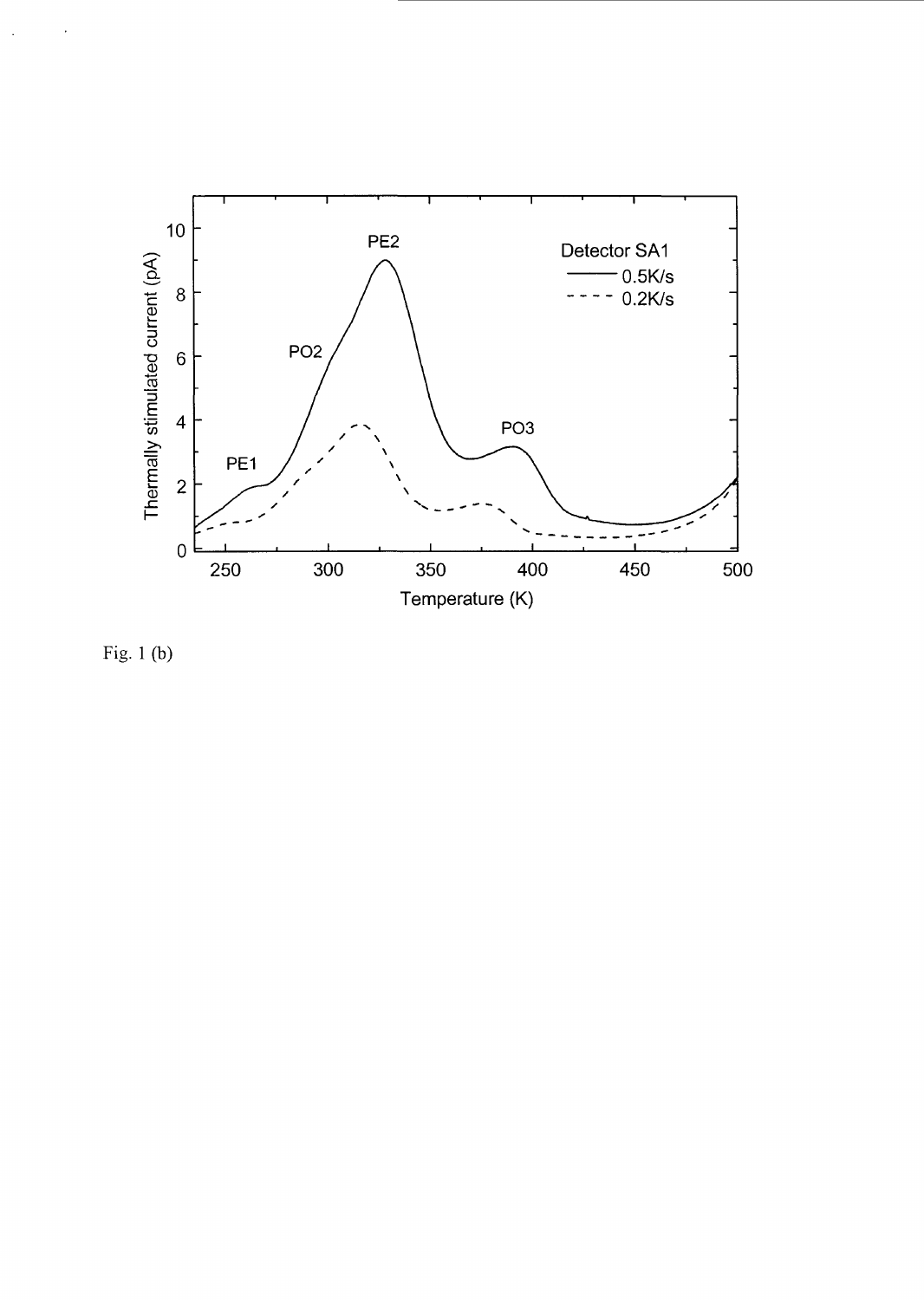

Fig. 2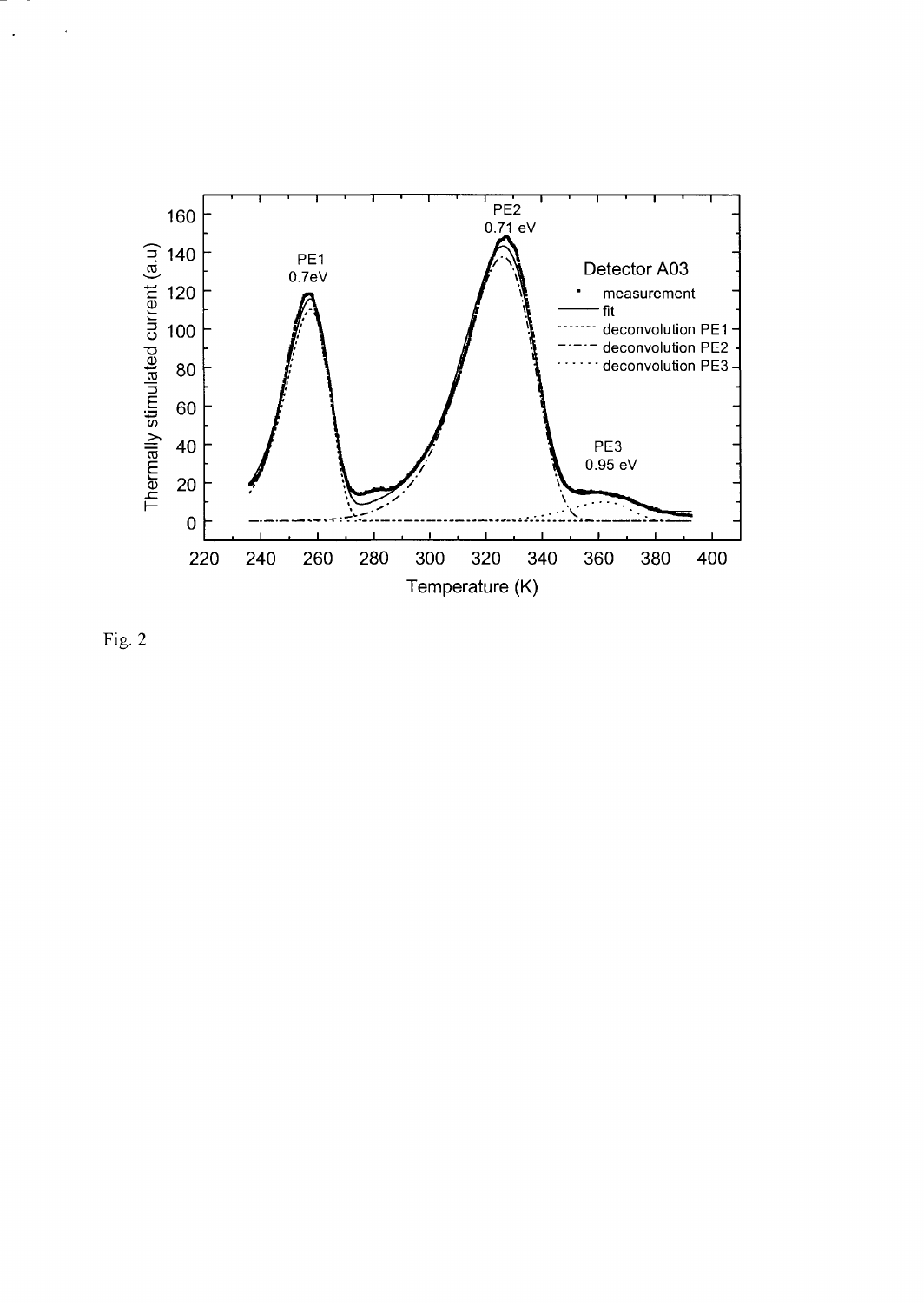

Fig. 3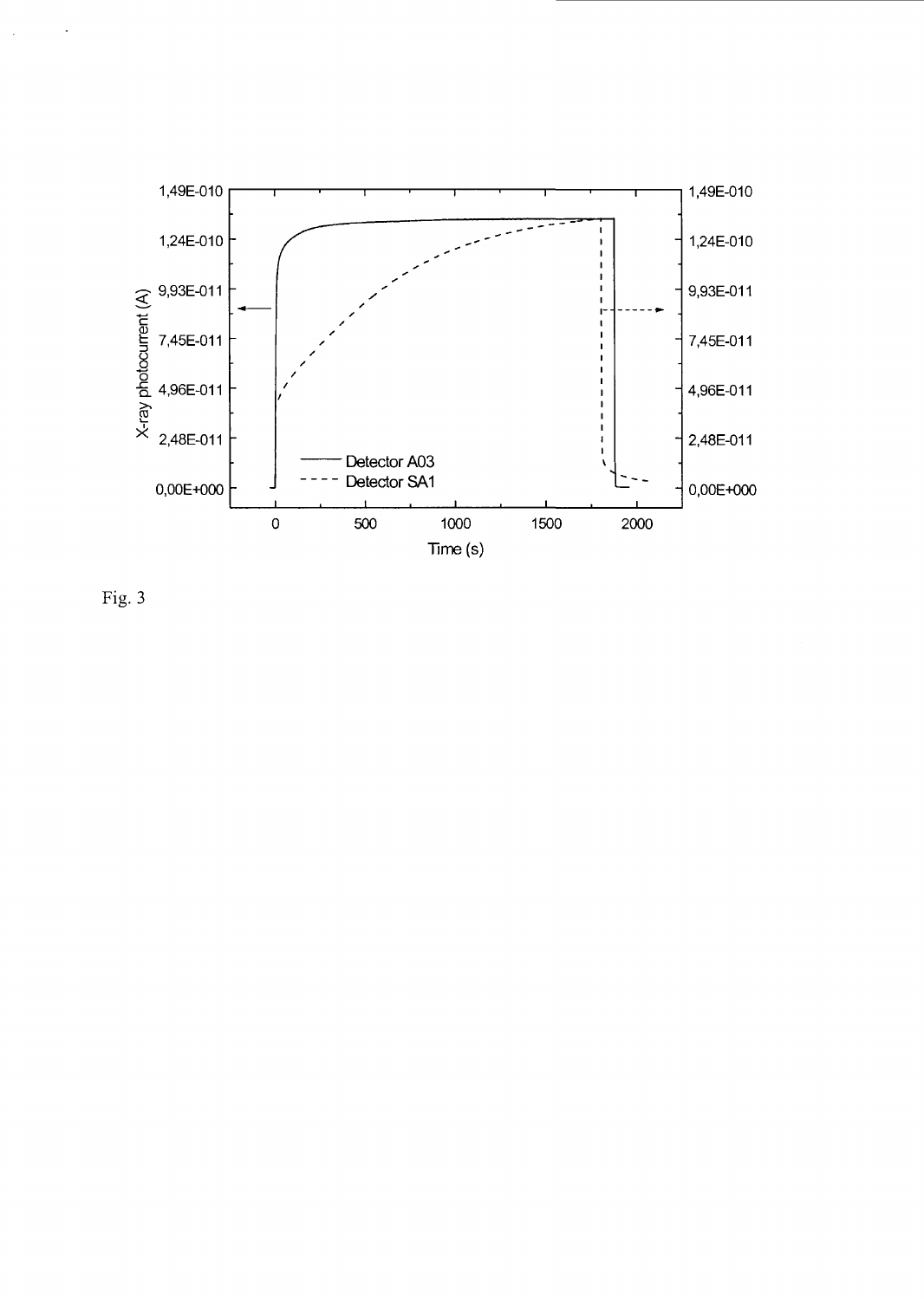

Fig. 4

 $\ddot{\phantom{a}}$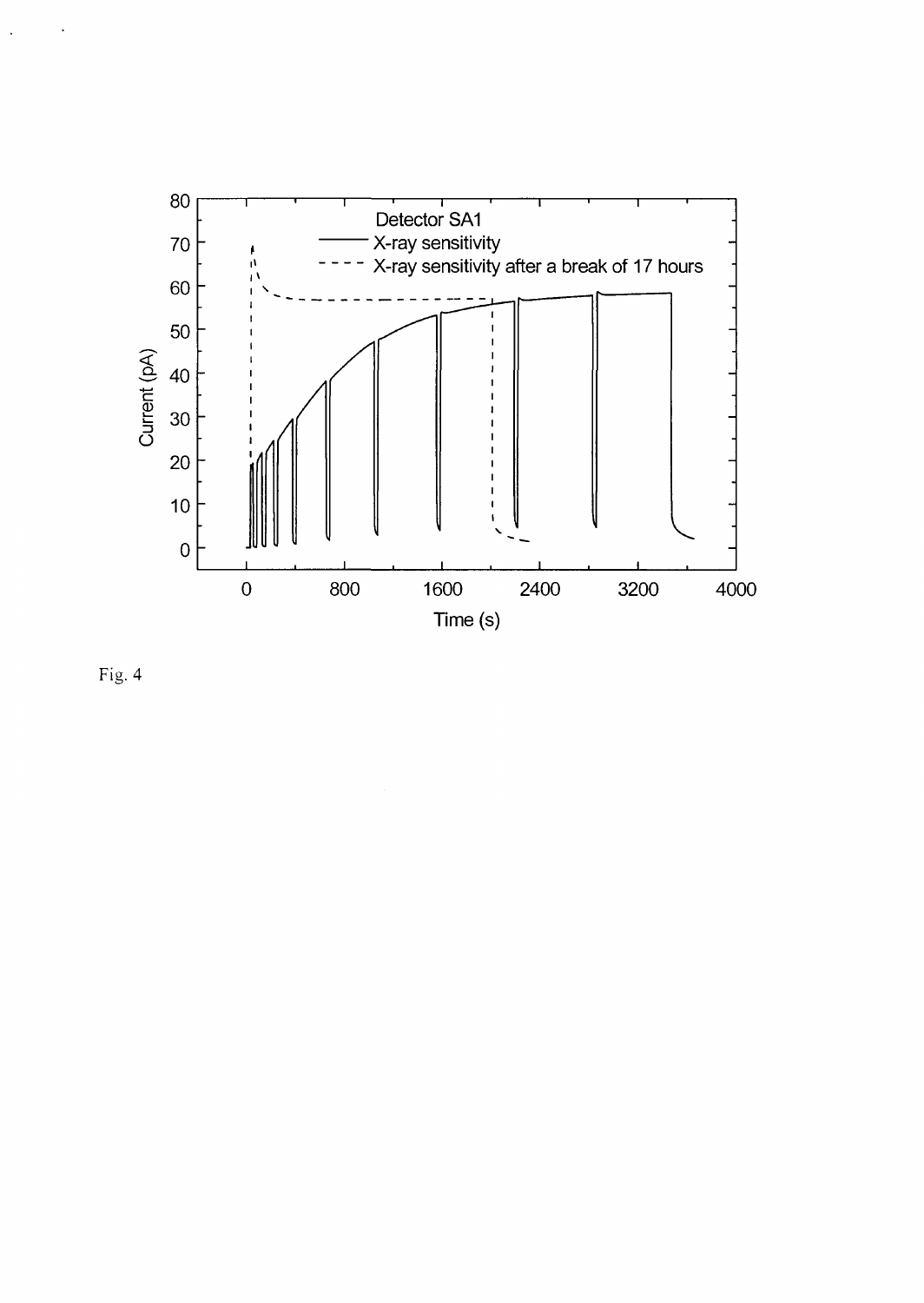





Fig.  $6(a)$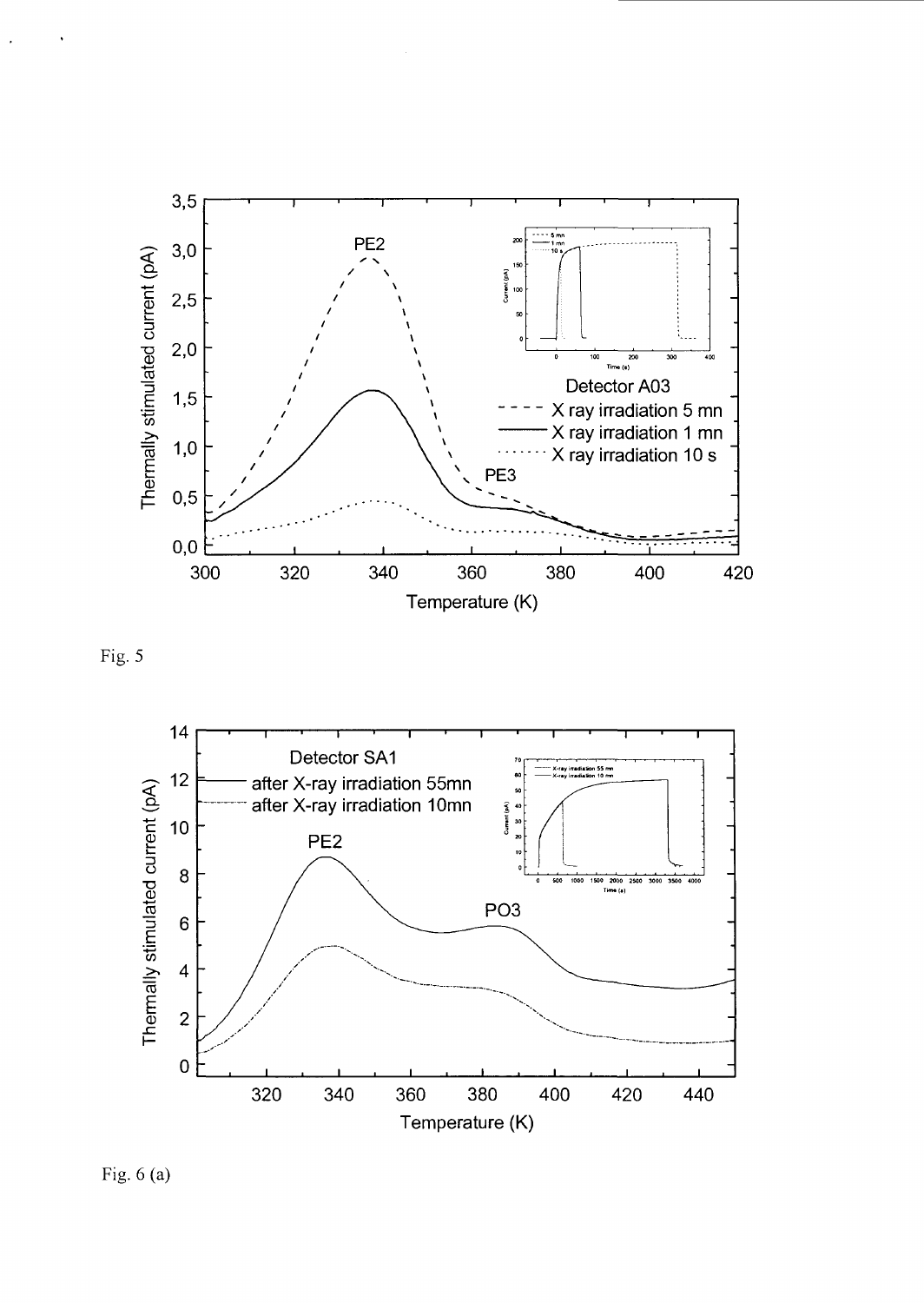

Fig. 6 (b)

 $\ddot{\cdot}$